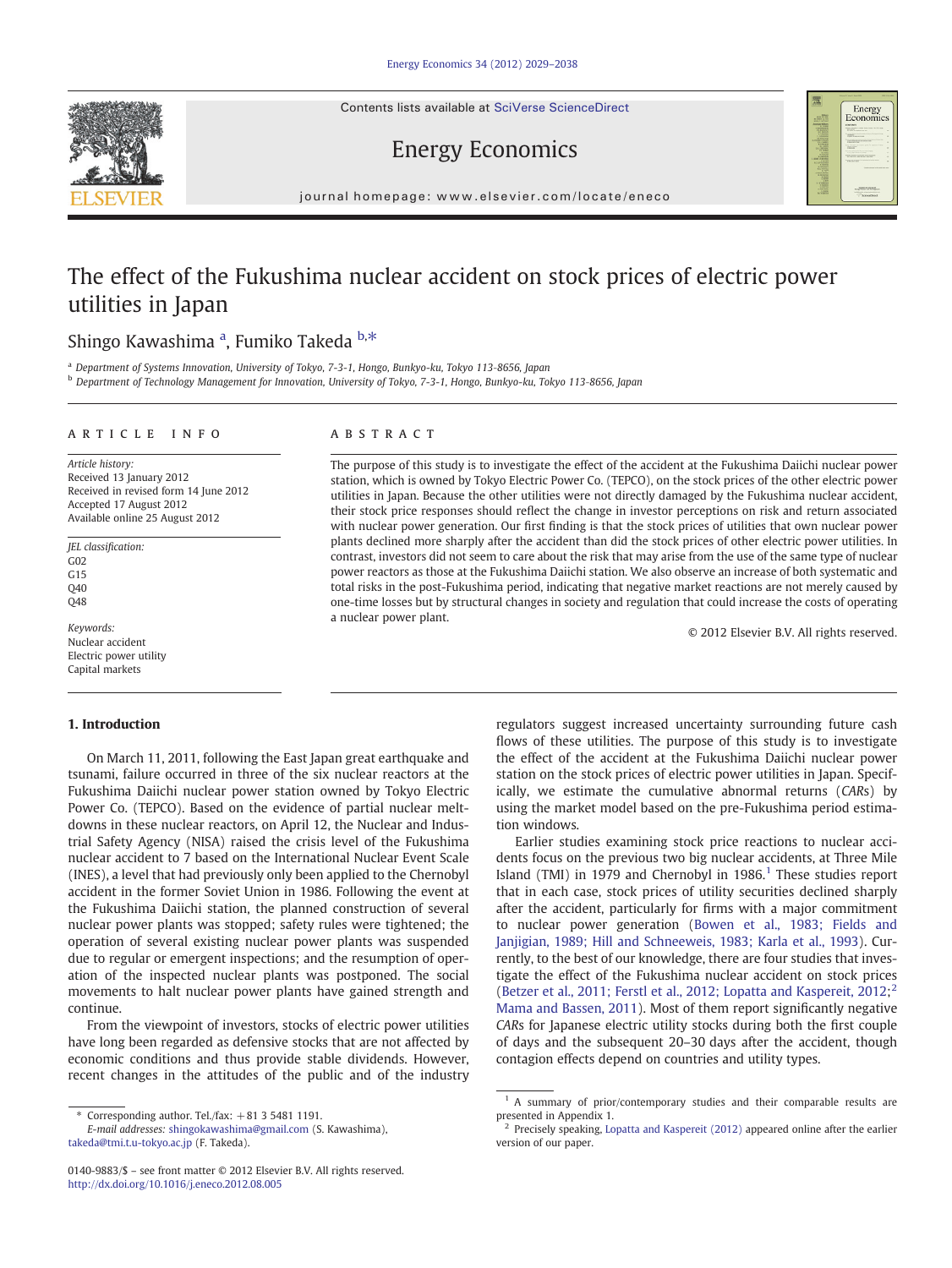[Ferstl et al. \(2012\)](#page--1-0) examine the market reaction of 29 nuclear utility and 17 alternative energy stocks in France, Germany, Japan, and the USA. They report significantly negative CARs for Japanese nuclear utilities during both the one-week and four-week event windows. In addition, French and German nuclear utility and alternative energy stocks exhibit significantly negative CARs for the one-week window but no significant CARs for the four-week window. The U.S. stocks do not react significantly for either windows.

[Mama and Bassen \(2011\)](#page--1-0) investigate stock price reactions of 57 conventional utilities and 54 alternative utilities in Japan and European countries. They also find significantly negative CARs for Japanese nuclear utility firms for both short and long event windows. For the first few days after the accident, European conventional utility stocks exhibit significantly negative responses, while alternative utility stocks show significantly positive responses. However, the significant responses did not last long, except for alternative utility stocks in Germany and France. They also report an increase (decrease) in the systematic risk of conventional (alternative) utilities after the accident. For Japan an increase in both total and idiosyncratic risks is observed, while for Europe a decrease in the idiosyncratic risk of conventional utilities is documented.

[Betzer et al. \(2011\)](#page--1-0) focus more on the impact of the German change in nuclear policy after the Fukushima accident. They report a negative (positive) reaction for German nuclear (renewable) energy utilities during the 20-days after the policy change. However, this reaction is not observed in other European countries or the USA. More recently, [Lopatta and Kaspereit \(2012\)](#page--1-0) examine market reactions of 52 nuclear utilities and 4 others in 14 countries. They find that the whole sample exhibits significantly negative responses, while the sample excluding utilities directly affected by the earthquake and tsunami does not generate significant responses. In addition, they show that firms' reliance on nuclear power is negatively associated with stock prices, and that firms' commitment to renewable energies did not serve as an instrument of diversification.

Our study is in line with others' research but has the following two differences. First, other contemporary studies concentrate more on the contagion effects to other countries and do not examine the difference in market responses of Japanese electric utility stocks in detail. Most of the contemporary studies focus on the difference between nuclear/conventional utility stocks and alternative/renewable utility stocks in other markets. Instead, we examine how other factors, such as the degree of dependence on nuclear power generation and the use of the similar types of nuclear power reactors to those at the Fukushima Daiichi nuclear power station, affect differences in market responses in Japan. Through these trials, we report a different result from prior studies.

Second, our dealing with the Japanese data is likely to avoid potential problems that other studies may have. For instance, [Ferstl et](#page--1-0) [al. \(2012\)](#page--1-0) and [Mama and Bassen \(2011\)](#page--1-0) do not separate electric power utilities directly hit by the earthquake and tsunami from their sample, $3$  and thus their estimated impact of the Fukushima accident may have been largely affected by these utilities. In our study, we exclude these two victims of the natural disaster from our sub-samples. In addition, [Mama and Bassen \(2011\)](#page--1-0) employ Nikkei 225 as the Japanese market index, which is the simple average of the stock prices of only 225 firms listed on the first section of the Tokyo Stock Exchange (TSE) and thus is not usually used in event studies.<sup>4</sup>

In the present study, we report the following four main findings. First, the stock prices of the firm hit by the earthquake declined more sharply than did those of the other electric power utilities. Second, the stock prices of utilities that own nuclear power plants declined more sharply than did those of electric power utilities without nuclear power plants. Third, shareholders did not seem to care about whether electric power utilities own nuclear power reactors similar to those at the Fukushima Daiichi station. In particular, market reactions were not different between utilities with old nuclear power reactors built in the 1970s and those without them, or between utilities with the Mark 1 nuclear reactor container and those without it. This result is different from that provided by [Bowen et al. \(1983\)](#page--1-0), which show that firms with nuclear power plants built by Babcock and Wilcox (BW) made the difference in market responses. Lastly, we observe an increase of both systematic and total risks in the post-accident period, indicating that negative market reactions are not merely caused by one-time losses but by structural changes in society and regulation that could increase the costs of operating a nuclear power plant.

The rest of this article is organized as follows. Section 2 provides background information and hypotheses development. [Section 3](#page--1-0) describes our methodology and data. [Section 4](#page--1-0) discusses empirical results. Concluding remarks are provided in [Section 5](#page--1-0).

#### 2. Background information and hypotheses development

Japan's electric power utilities are regulated by the Electricity Business Act of 1964. Article 2 (1) of the Act classifies the electricity business into four categories: general electricity business, wholesale electricity business, specified electricity business, and specified-scale electricity utility. General electricity business is conducted by ten local monopolies, each of which supplies electricity to meet the general demand in a local area. These companies are named after the local area where they are operating, i.e., Tokyo, Tohoku, Chubu, Kansai, Chugoku, Hokuriku, Shikoku, Kyushu, Hokkaido, and Okinawa. All of them are public companies. These companies provide users with more than 99% of the electricity used in Japan ([Yamaguchi, 2007\)](#page--1-0).

Wholesale electricity business is conducted by two utilities, namely, J-Power and the Japan Atomic Power Company (JAPC). While J-Power is a public company, JAPC is not. These companies supply local monopolies with electricity to be used for their general electricity business. Specified electricity business is conducted by five utilities, each of which supplies electricity to meet the demand in a specified area. Specified-scale electricity business is conducted by 35 utilities, each of which supplies electricity to meet a large-scale demand from electricity users. Both specified electricity utilities and specified-scale electricity utilities are minor providers of electricity and thus are excluded from our research focus.

As will be further explained in [Section 3](#page--1-0), our sample consists of ten local monopolies that supply general electricity business and J-Power, one of the wholesale electricity utilities. All of these companies are listed on the first section of the Tokyo Stock Exchange and supply more than 99% of the electricity used in Japan. Among eleven sample firms, only Okinawa Electric Power Co. (OEPC) and J-Power do not operate nuclear power plants, though J-Power has a nuclear power plant under construction. According to the Agency for Natural Resources and Energy, nuclear power generation supplied 32% of the electricity generated in Japan in fiscal year 2010.

On March 11, 2011, following the East Japan great earthquake and tsunami, failure occurred in three of the six nuclear reactors at the Fukushima Daiichi nuclear power station owned by TEPCO. The earthquake cut the external power supply to the nuclear power plants, while the tsunami neutralized diesel generators that were meant to be available for emergencies. The loss of power crippled the reactor's coolant, resulting in explosions, radiant leaks, and meltdowns. On the basis of these developments, on April 12, the NISA raised the crisis level of the Fukushima nuclear accident to 7, a level that had only been applied previously to the Chernobyl accident in the former Soviet Union in 1986.

<sup>3</sup> [Mama and Bassen \(2011\)](#page--1-0) include Tohoku Electric Power Co. in their ex-TEPCO sample. Likewise, [Ferstl et al. \(2012\)](#page--1-0) include both TEPCO and Tohoku Electric Power Co.

<sup>4</sup> Because the Nikkei 225 is the simple average of only 225 companies, it can be affected by large changes in the stock prices of specific industries. Thus, most event studies employ TOPIX (Tokyo Stock Price Index), which is the market capitalization of all (floating after 2005) stocks listed on the first section of the TSE.